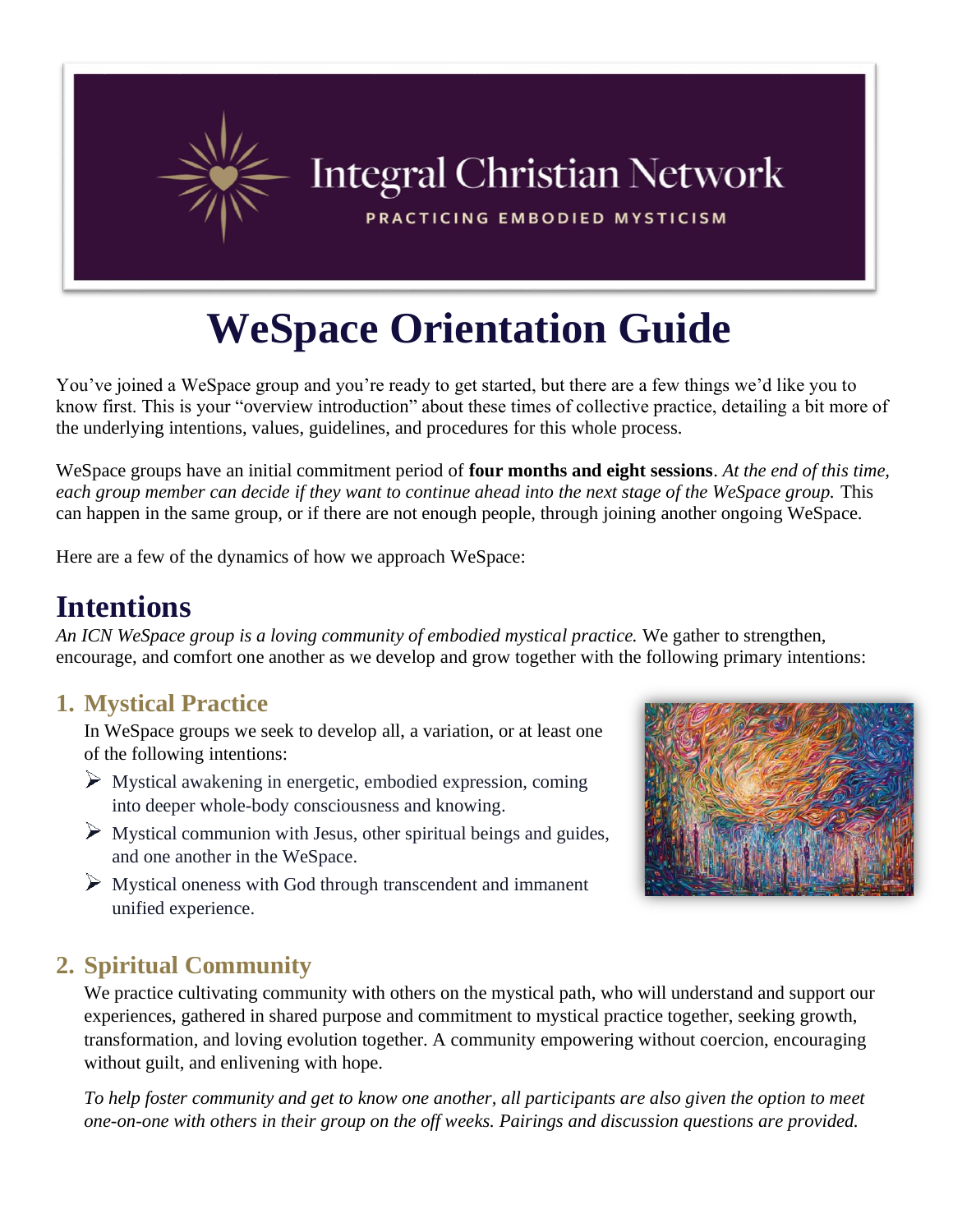### **Values**

Integral Christian Network WeSpace groups operate out of the following core values:

#### **1. Love**

We believe love is the driving force of evolution. Not just any love, but the deep surge of love from the divine heart within each one of us. Our groups really only thrive when we are all coming from this heart of love. This involves a commitment to connection, open-heartedness, and also risk. Love of course also includes respect for one another, including selfknowledge, care, and boundary-recognition.



#### **2. Trust**

First we ask you to trust your spiritual experience. Many of us haven't always been encouraged to do this by the church or spiritual authorities in our lives, and wading into new expressions and practices can sometimes cause a little apprehension. An openness to our experience allows us to release fears or attachments to being wrong or right. It gives us the willingness to humbly offer what we are hearing, sensing, or discerning without fear of coercion or manipulation—from ourselves or others. These are always shared with humility for the purpose of strengthening, encouraging, and comforting others.



We don't have to always fully cognitively know that what we share is 100% true and pure, but we offer from a place of intended trust and love, with humility and open hands, with the freedom to hold everything loosely and release whatever doesn't "ring true."

#### **3. Mysticism**

We can at any time welcome immediate, divine presence and awareness, without the need for intermediaries. We can experience this in each of the Three Faces of God, the infinite God-Beyond-Us, the intimate God-Beside-Us, and the Inner/Incarnate God-Being-Us. We practice embodied mysticism, moving into the awakened consciousness of spiritual knowing from our four centers, heart, feet, spiritual womb, and head.



#### **4. Creativity**

Each unique voice and presence matters in a WeSpace group, each of our creative expressions. We are always open to *emergence*, the possibility of a new way or form, the release of spiritual energy in unexpected avenues, the "worship" in the creative act (as Teilhard puts it). We seek to allow mystical consciousness to help us flow into not what we already know, but what we are about to discover.

#### **5. Confidentiality & Accountability**

Anything that happens in the group is considered confidential and shouldn't be shared without permission beyond the confines of the group, and at times with ICN leadership for the purposes of loving service. We hold each other accountable to these values in the group time, with the freedom and encouragement to "call out" or name when it seems a value or rule is being broken. This includes saying something in the group time and/or speaking with Luke if the problem is severe or persists. WeSpace groups are not be recorded unless all participants agree to do so.